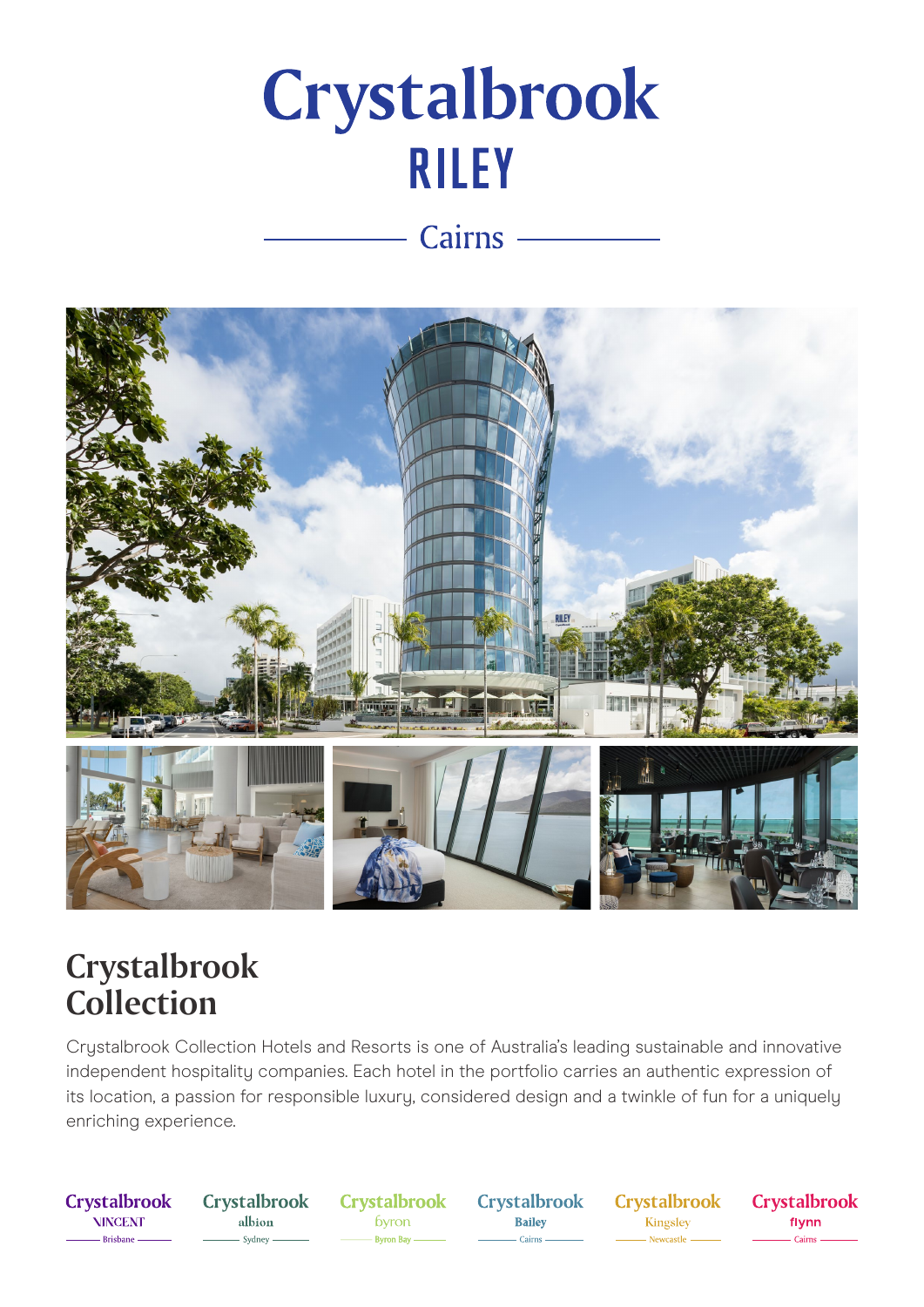# **Crystalbrook Riley** *Live in the moment*

Crystalbrook Riley, promises a fresh approach to hospitality. With a personality of its own, Crystalbrook Riley is a sophisticated character with a playful outlook on life. Guests of the resort can expect understated elegance, contemporary design and a splash of fun.

Residing in a prime location at the northern end of the iconic Cairns waterfront boardwalk, Crustalbrook Riley features 311 stylish rooms and suites, most with spacious balconies.

There are also signature spaces to mingle, relax, work and play. Add to this a lagoon swimming pool spanning over 1,000 square metres with a private manmade beach, a day spa and a 24-hour fitness centre and you're on your way to a truly great stay.

When it comes to restaurants and bars, Crystalbrook Riley thinks differently. You'll find engaging, social, vibrant spaces and a passion for innovation – all day, every day. Enjoy a tropical cocktail and a freshly made salad poolside, or head to the theatrical Paper Crane for zingy Asian-fusion style dishes or the perfect succulent steak.

For sweeping views and an atmosphere not to be missed, head to Rocco. Perfect for balmy nights, Rocco is perched 42 metres above sea level and offers share style food inspired by the Mediterranean along with a stellar Champagne menu, second to none.

Crystalbrook Riley offers a diverse range of modern, versatile meeting zones, all with natural light. Each zone offers a flexible range of set-ups accommodating events for up to 400 people.

Oh, and the Wi-Fi is fast and free – obviously!

#### **#ResponsibleLuxury**

Responsible Luxury and sustainability is at the forefront of the way Crystalbrook thinks and operates.

- Operating a single use plastic free environment. No plastic straws, water bottles or single use bathroom amenity bottles (in the past two years the Group has saved over three million plastic bottles from entering landfill)
- Farming our own beef
- Sourcing at least 80% of produce from within a three-hour drive of our hotels
- Use of technology, such as in-room tablet control centres and mobile check-in to create paperless environments and experiences
- Use of recycled and upcycled materials, including guest key cards made from recycled wood, coat hangers made from recycled paper, and toothbrushes made from sugar cane and corn starch

#### **At a glance**

- 311 rooms including seven suites
- A variety of restaurant and bar options including modern Asian cuisine at Paper Crane or Mediterranean cuisine at Cairns highest rooftop bar, Rocco
- 1000+ square metre lagoon swimming pool
- Meeting space for up to 400 people
- Eléme Spa with five treatment rooms
- 24-hour fitness centre
- Parking for all in-house guests \$12 per night guest self-parking \$20 visitors dining in-house

*\*Please note if spend in outlets is over \$100 ticket can be validated at the Curator Desk for free of charge parking*



#### **For sales enquiries**

riley.events@crystalbrookcollection.com

#### **For media enquiries**

marketing@crystalbrookcollection.com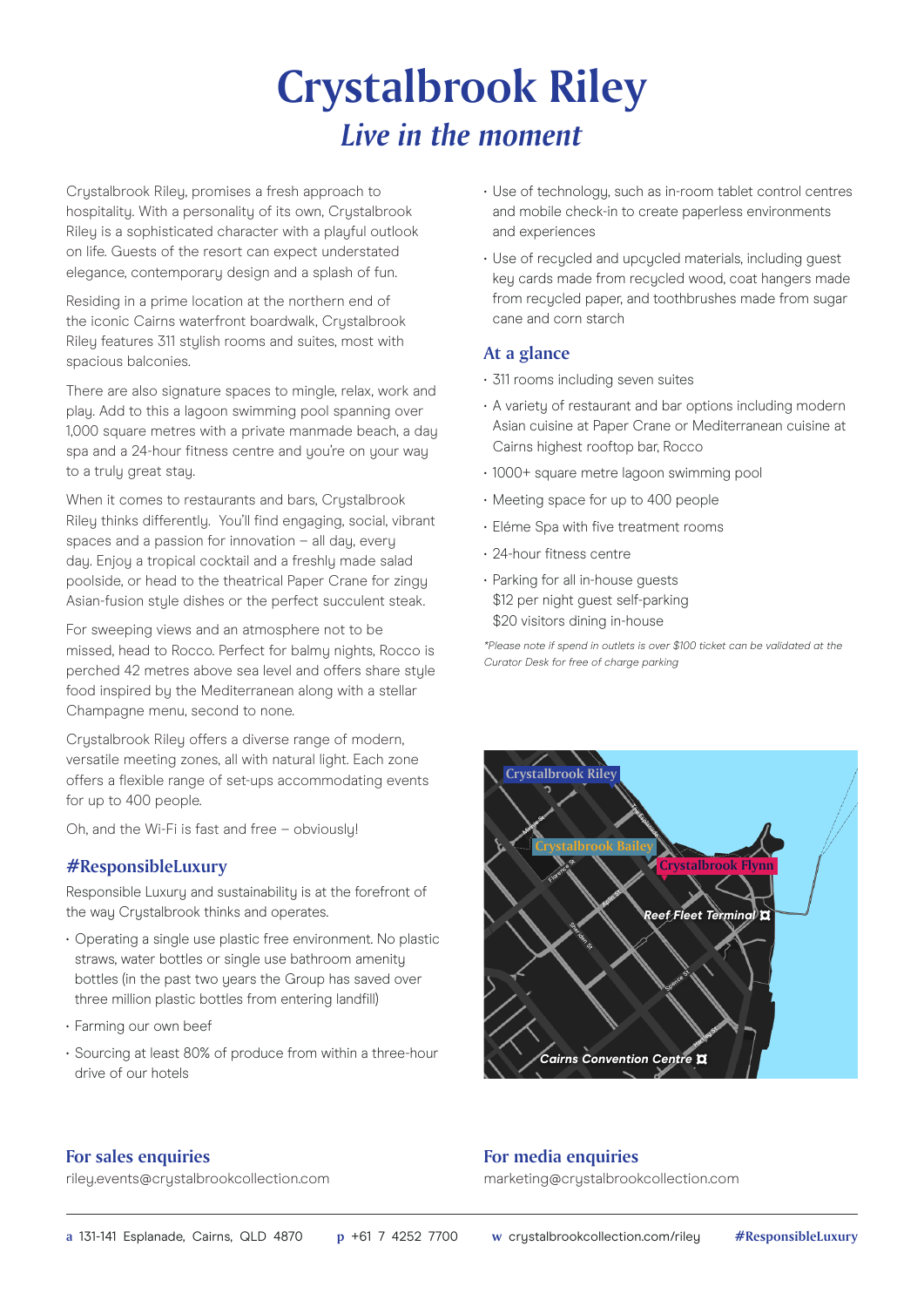# **Crystalbrook Riley** *Live in the moment*

### **Meeting room dimensions and seating capacity**

|                  |               |              |               |               | <b>Seating capacity</b> |           |         |           |         |         |          |
|------------------|---------------|--------------|---------------|---------------|-------------------------|-----------|---------|-----------|---------|---------|----------|
|                  | Length<br>(m) | Width<br>(m) | Height<br>(m) | Area<br>(sqm) | Theatre                 | Classroom | Banquet | Boardroom | U-shape | Cabaret | Cocktail |
| <b>West Wing</b> |               |              |               |               |                         |           |         |           |         |         |          |
| Zone I           | 11.8          | 11.6         | 3             | 137           | 140                     | 50        | 120     | 30        | 40      | 80      | 150      |
| Zone II          | 13.7          | 9.4          | 3             | 129           | 130                     | 50        | 90      | 30        | 30      | 60      | 140      |
| Zone III         | 11.3          | 9.4          | 3             | 100           | 106                     | 40        | 70      | 20        | 25      | 50      | 115      |
| Zone I-III       | 30.4          | 9.4          | 3             | 366           | 400                     | 130       | 280     | 85        | 100     | 180     | 420      |
| <b>East Wing</b> |               |              |               |               |                         |           |         |           |         |         |          |
| Zone IV          | 10.1          | 7.7          | 3             | 78            | 70                      | 20        | 50      | 20        | 20      | 32      | 80       |
| Zone V           | 10.1          | 7.8          | 3             | 79            | 70                      | 20        | 50      | 20        | 20      | 32      | 80       |
| Zone VI          | 10.1          | 6.3          | 3             | 64            | 50                      | 18        | 35      | 15        | 12      | 24      | 60       |
| Zone IV-VI       | 21.8          | 10.1         | 3             | 218           | 210                     | 70        | 130     | 50        | 45      | 96      | 220      |

### **Meeting Spaces Floor Plan**